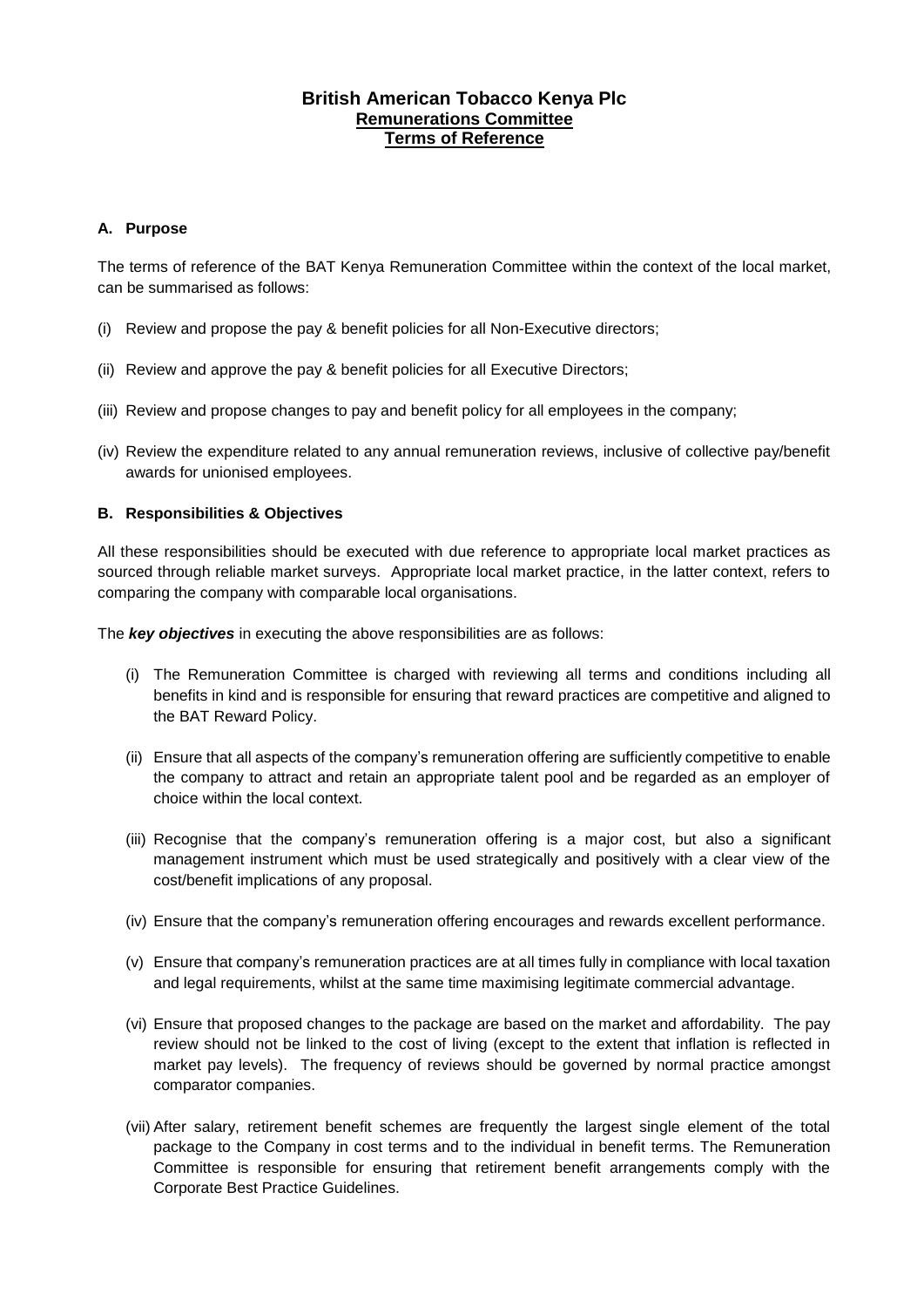# **C. Membership**

The *composition* of the Kenya Remuneration Committee is as follows:

- (i) Non-Executive Director (Kenya Remuneration Board) Chairperson
- (ii) Non-Executive Director (Kenya Remuneration Board) Independent Member
- (iii) Non-Executive Director (Kenya Remuneration Board) Independent Member
- (iv) Managing Director Member
- (v) Finance Director Member
- (vi) Head of HR Secretary

### **D. Quorum**

The quorum necessary for the transaction of business shall be three, of which two shall be Independent NEDs. A duly convened meeting of the Committee at which a quorum is present shall be competent to exercise all or any of the authorities, powers and discretions vested in or exercisable by the Committee.

### **E. Attendance**

Other relevant Senior Management may be invited to attend for all or any part of a meeting as and when appropriate, in the opinion of the Committee Chairman and/or most its members.

The Head of Human Resources will act as the Secretary of the Committee.

#### **F. Meeting Frequency**

The Remuneration Committee meeting should at least be held once annually to sign off the annual increases. However, the committee may meet at such other times as the committee chairman or any member of the committee request.

#### **G. Notice of Meeting**

Meetings of the Committee shall be called by the Secretary of the Committee at the request of the Committee Chairman.

Unless otherwise agreed, notice of each meeting confirming the venue, time and date, together with an agenda of items to be discussed and copies of all Committee papers, shall be sent to all members of the Committee, and to all other attendees as appropriate, at least four working days before the meeting.

## **H. Authority**

The Committee is authorized by the Board to:

- (i) seek relevant information/insights as required from Management of the Company to perform its duties;
- (ii) delegate its powers in relation to matters to a sub-committee, determine its membership, terms of reference and the extent of its delegated powers.